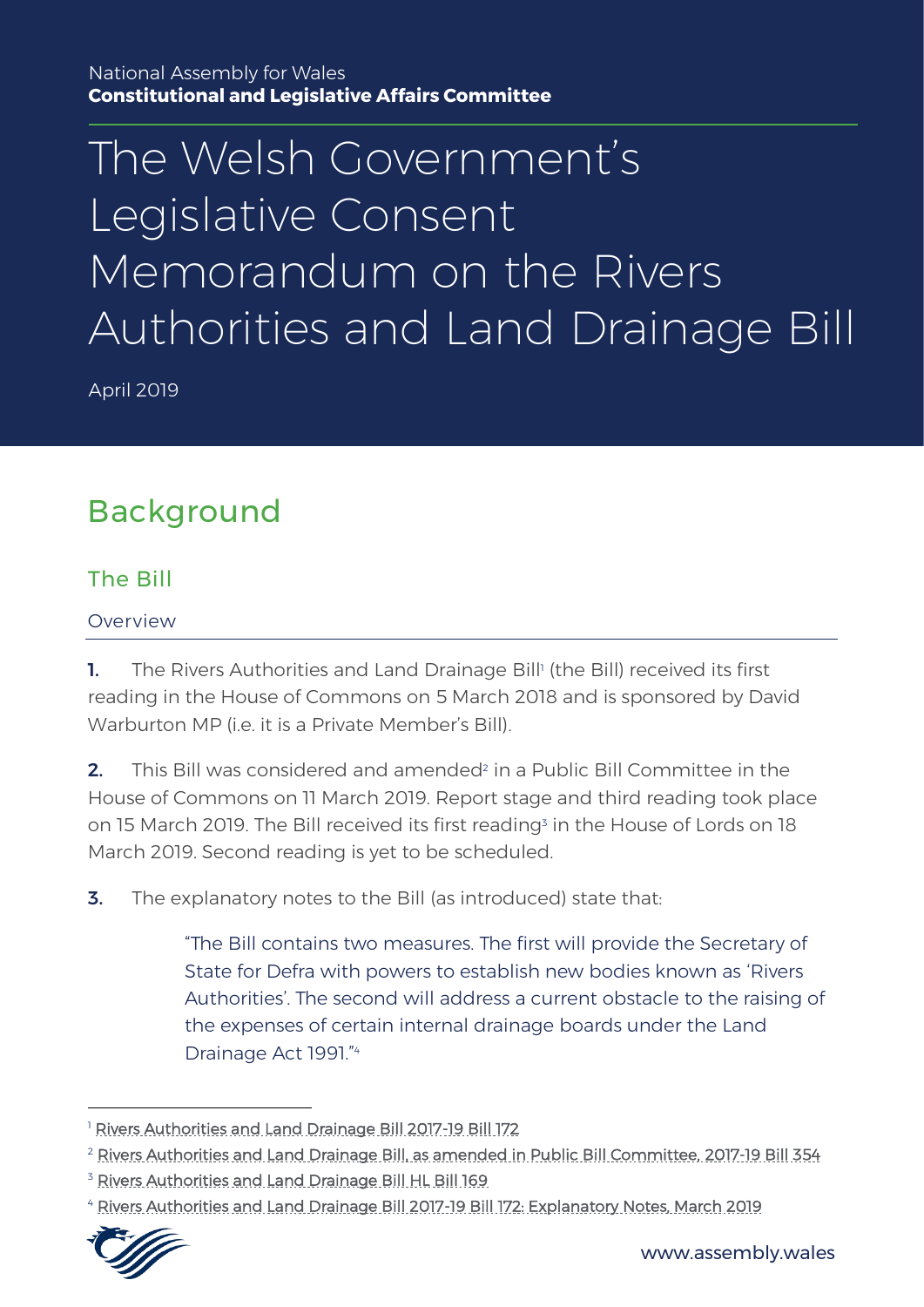4. The explanatory notes to the Bill (as introduced) state that:

"[Internal drainage boards (IDBs)] are public bodies which are established or modified via a statutory process under the Land Drainage Act 1991 (LDA). IDBs are mainly funded locally through drainage rates paid directly by agricultural landowners and special levies issued to district or unitary authorities. The proportion of drainage rates and special levies paid to each IDB is dependent upon the amount of agricultural and urban land in that IDB's district." 5

**5.** Clause 1 makes provision for the establishment of rivers authorities, in England, by inserting new section 21A to 21J into the *Flood and Water Management Act 2010*.

6. Clause 2 amends the *Land Drainage Act 1991* (the 1991 Act) to enable the Secretary of State to make regulations which establish an alternative methodology for the calculation of the value of other land in an internal drainage district.

7. Clause 3 inserts three new sections into the 1991 Act to enable information sharing.

8. Clause 4 inserts a new section 41A intro the 1991 Act which enables the Secretary of State or the Welsh Ministers to make regulations. Such regulations may establish an alternative methodology for the calculation of the value of chargeable property (agricultural land and buildings) in an internal drainage district (IDD).

9. Clause 5 provides the Secretary of State with the power to make consequential amendments by way of regulations. These may amend, repeal or revoke any enactment. Clause 5(6) specifically includes Measure or Acts of the National Assembly for Wales (or instruments made under such Welsh legislation) in the definition of enactment.

10. Clause 6 provides that the Bill extends to England and Wales, subject to provision in 6(2) and (3). This includes ensuring that an amendment made by Schedule 2 has the same extent as the provision being amended, and that clauses 5 to 8 extend to England and Wales, Scotland and Northern Ireland.

-

<sup>&</sup>lt;sup>5</sup> [Rivers Authorities and Land Drainage Bill 2017-19 Bill 172: Explanatory Notes, March 2019](https://publications.parliament.uk/pa/bills/cbill/2017-2019/0172/en/18172en.pdf)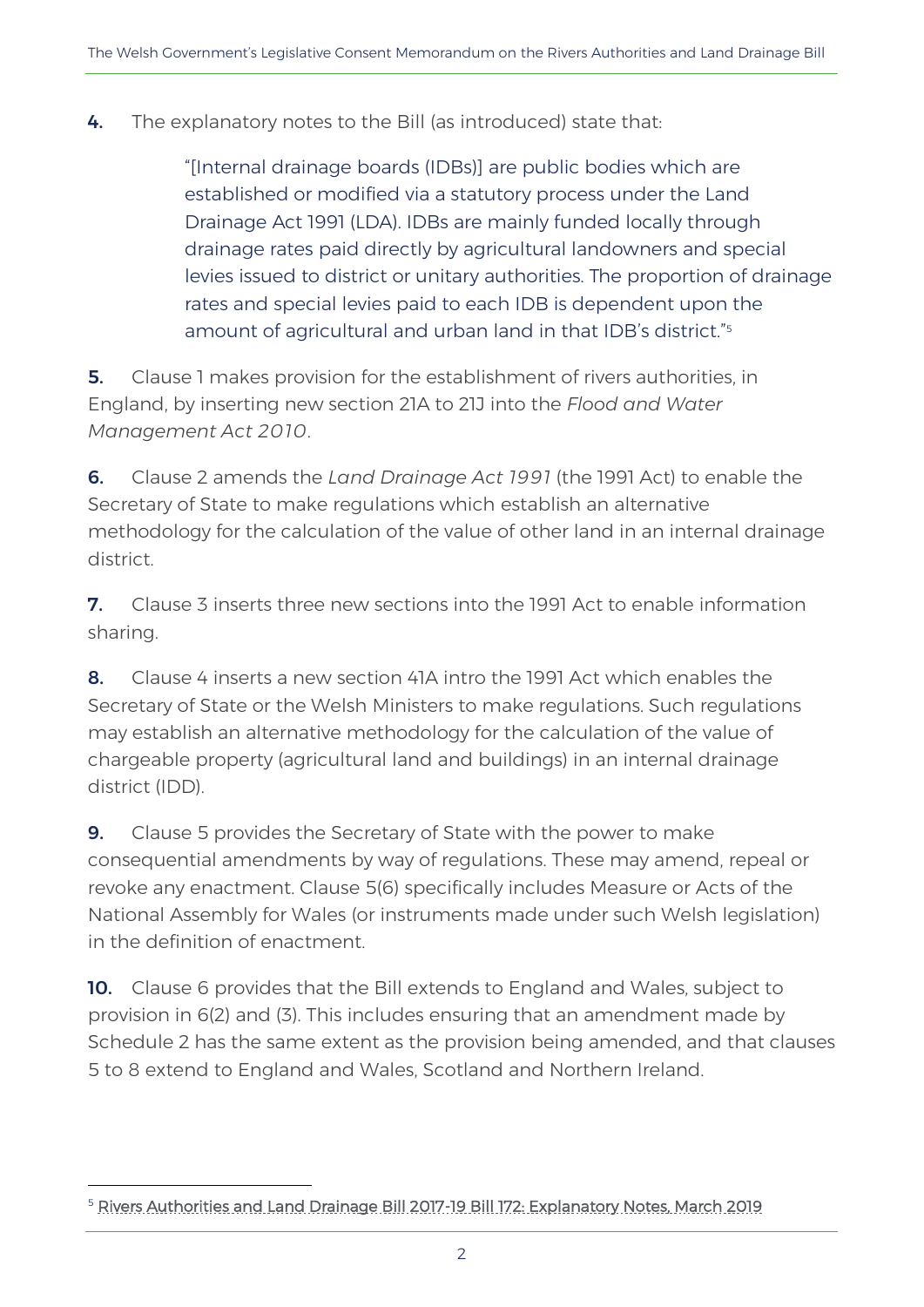**11.** Clause 7 sets out the arrangements for commencement of the provisions within the Bill, while clause 8 provides for the short title of the Bill.

12. The explanatory notes to the Bill, as introduced in the House of Lords on 18 March 2019, indicate that a legislative consent memorandum is needed in respect of clauses  $2$  to 8 of the Bill.<sup>6</sup>

## The Welsh Government's Legislative Consent Memorandum

13. In accordance with Standing Orders 29.1 and 29.2, a Legislative Consent Memorandum (LCM) is required because provisions in the Bill modify or fall within the Assembly's legislative competence.

14. On 15 March 2019, the Minister for Environment, Energy, and Rural Affairs laid before the National Assembly an LCM in respect of the Bill.<sup>7</sup>

**15.** On 19 March 2019, the Business Committee referred the LCM to this Committee, and the Climate Change, Environment and Rural Affairs Committee for consideration. The Business Committee set a reporting deadline of 25 April 2019.<sup>8</sup>

16. Paragraphs 13 to 15 of the LCM set out the Welsh Government's assessment of which provisions in the Bill require consent, namely clauses 2 and 4.<sup>9</sup>

17. Paragraphs 16 to 18 of the LCM sets out the Welsh Government's reasons why including provision for Wales in the Bill is appropriate:

> "This issue is present across the IDDs and IDBs in England and Wales. Any legislative solution would require primary legislation, and taking these provisions forward in this UK Private Member's Bill provides an opportunity to remedy this issue in a consistent manner in England and Wales.

An amendment to the Land Drainage Act 1991 was introduced through section 83 of the Environment Act 2016. However, those provisions only grant powers to Welsh Ministers to revise the methodology for non–

-

<sup>&</sup>lt;sup>6</sup> [Rivers Authorities and Land Drainage Bill HL Bill 169: Explanatory Notes, March 2019](https://publications.parliament.uk/pa/bills/lbill/2017-2019/0169/18169en.pdf)

<sup>7</sup> Welsh Government, [Legislative Consent Memorandum, Rivers Authorities and Land Drainage Bill,](http://www.assembly.wales/laid%20documents/lcm-ld12403/lcm-ld12403-e.pdf)  March 2019

<sup>8</sup> Business Committee, Timetable for consideration of the Legislative Consent Memorandum on [the Rivers Authorities and Land Drainage Bill,](http://www.assembly.wales/laid%20documents/cr-ld12450/cr-ld12450-e.pdf) March 2019

<sup>&</sup>lt;sup>9</sup> Welsh Government, [Legislative Consent Memorandum, Rivers Authorities and Land Drainage Bill,](http://www.assembly.wales/laid%20documents/lcm-ld12403/lcm-ld12403-e.pdf) March 2019